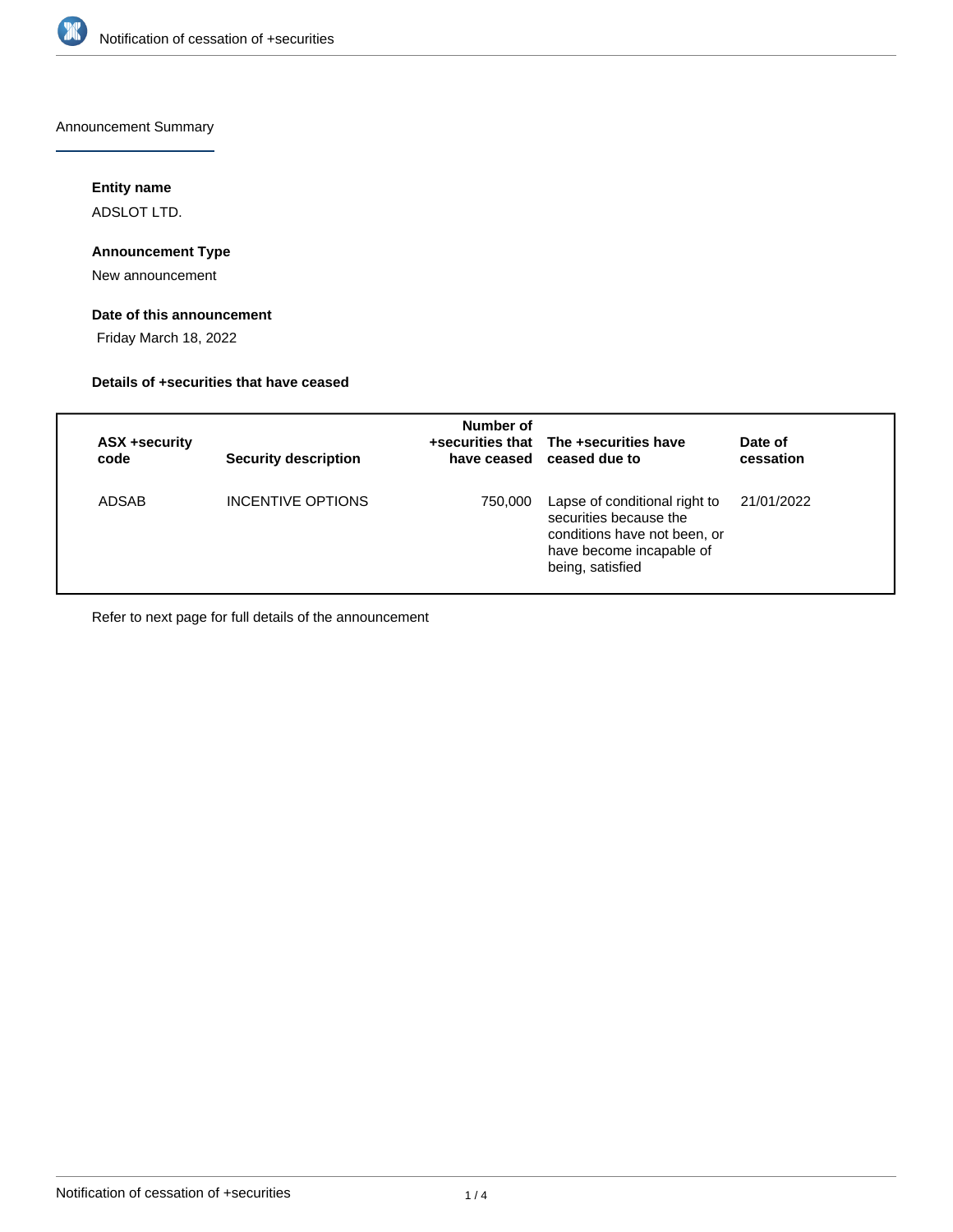

Part 1 - Announcement Details

## **1.1 Name of +Entity**

ADSLOT LTD.

We (the entity named above) provide the following information about our issued capital.

**1.2 Registered Number Type** ABN

**Registration Number** 70001287510

**1.3 ASX issuer code** ADS

**1.4 The announcement is** New announcement

# **1.5 Date of this announcement**

18/3/2022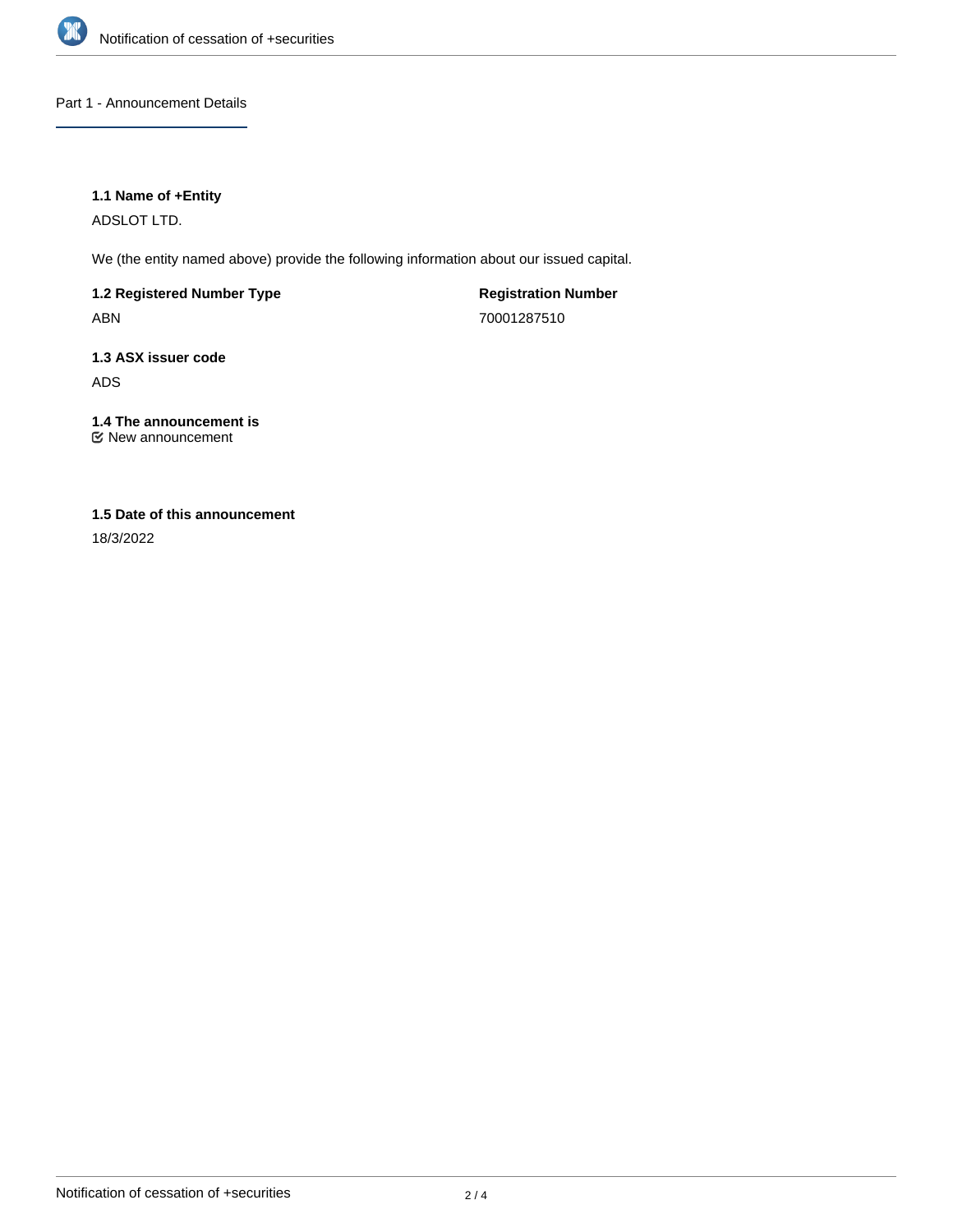

#### Part 2 - Details of +equity securities or +debt securities that have ceased

## **ASX +Security Code and Description**

ADSAB : INCENTIVE OPTIONS

## **Unquoted +equity securities that have ceased**

#### **Number of securities that have ceased**

750,000

## **Reason for cessation**

Lapse of conditional right to securities because the conditions have not been, or have become incapable of being, satisfied

| Date of cessation | Is the entity paying any consideration for the cessation? |
|-------------------|-----------------------------------------------------------|
| 21/1/2022         | t⊠ No                                                     |

#### **Any other information the entity wishes to notify to ASX about the cessation?**

| Individual dates of cessation |         |
|-------------------------------|---------|
| 10/12/2021                    | 250,000 |
| 16/12/2021                    | 250,000 |
| 21/01/2022                    | 250,000 |